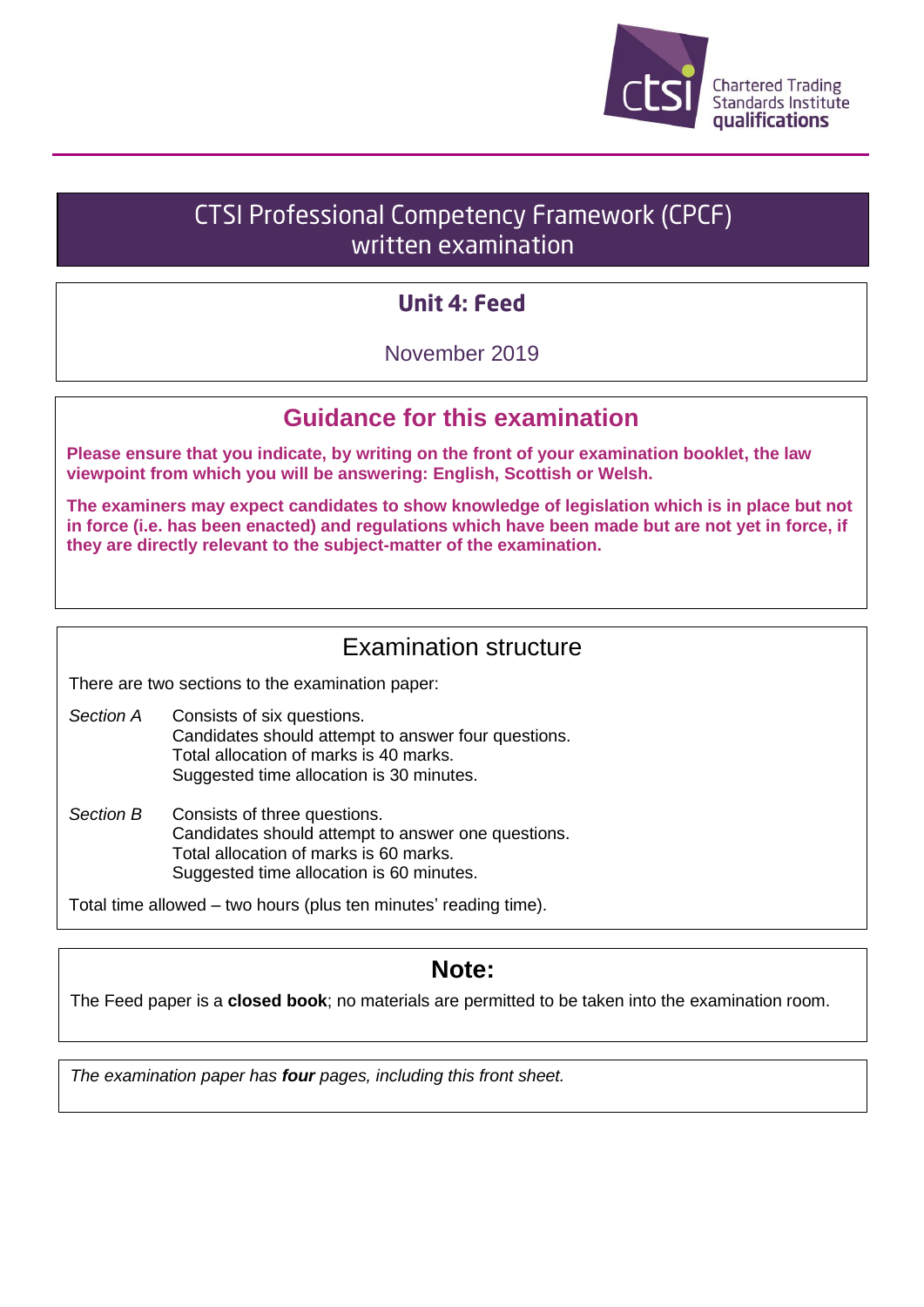**Time:** 13:00 – 14:30 **Max:** 100 marks

**Date:** 13 November 2019 **Reading time:** 10 minutes

### Section A Candidates should attempt to answer four questions. Each question carries 10 marks. Total: 40 marks.

- 1. The sampling responsibilities for feed are detailed in Regulation (EC) 152/2009. Explain the sampling procedures for a compound feed, in accordance with these regulations.
- 2. Article 15 of Regulation (EC) 178/2002 sets down the principles for feed safety requirements and placing feed on the market.

Explain these feed safety principles and the implications of placing on the market feed that is not safe.

(10 marks)

(10 marks)

(10 marks)

3. Feed Business Operators, other than those for primary production, must comply with the requirements of Annex II of Regulation (EC) 183/2005. The general implementation of procedures for Annex II are based on the principles of hazard analysis and critical control points (HACCP).

Explain the seven steps of HACCP in a feed environment.

4. Regulation (EC) 852/2004 Annex 1 applies to the primary production of food and makes it a requirement that, as far as possible, Food Business Operators (FBOs) are to ensure that primary products are protected against contamination.

Describe the likely contamination hazards that FBOs need to be mindful of for primary production and associated operations.

- (10 marks)
- 5. The use of former food stuffs and co-products from the food industry are becoming more prevalent in the manufacture of feed.

Explain the differences between the activities for those feed businesses registered with R07 to those which undertake R12 activities, giving examples of the types of feed businesses that are likely to use these registration codes.

(10 marks)

Section A continues over the page.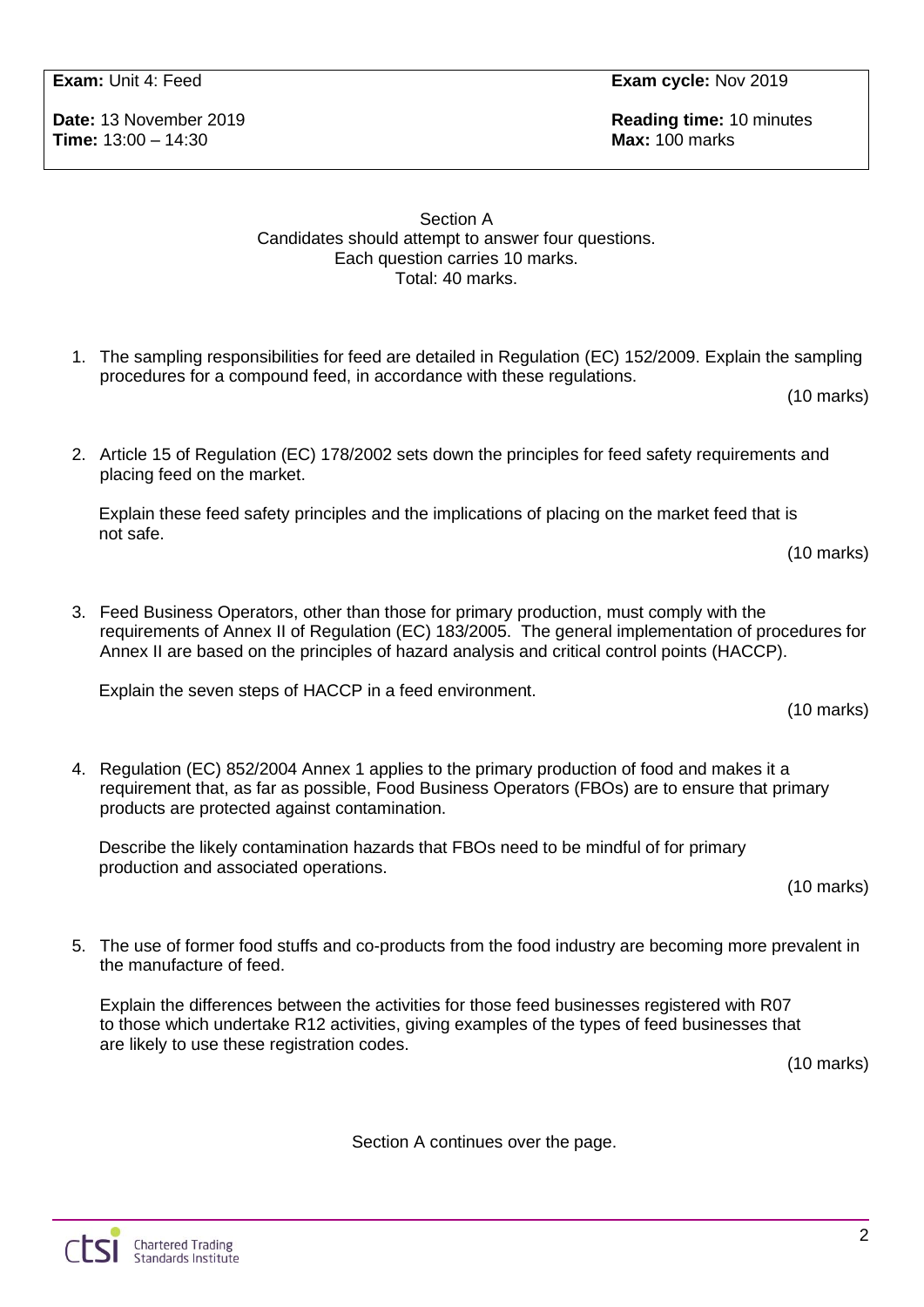6. The principles of Regulation (EC) 767/2009 are that feed placed on the market is labelled with useful information about the product and facilitates the correct use of the product.

Explain the differences between a label and labelling within the Regulation.

(10 marks)

**Section A total of 40 marks.**

**End of Section A.**